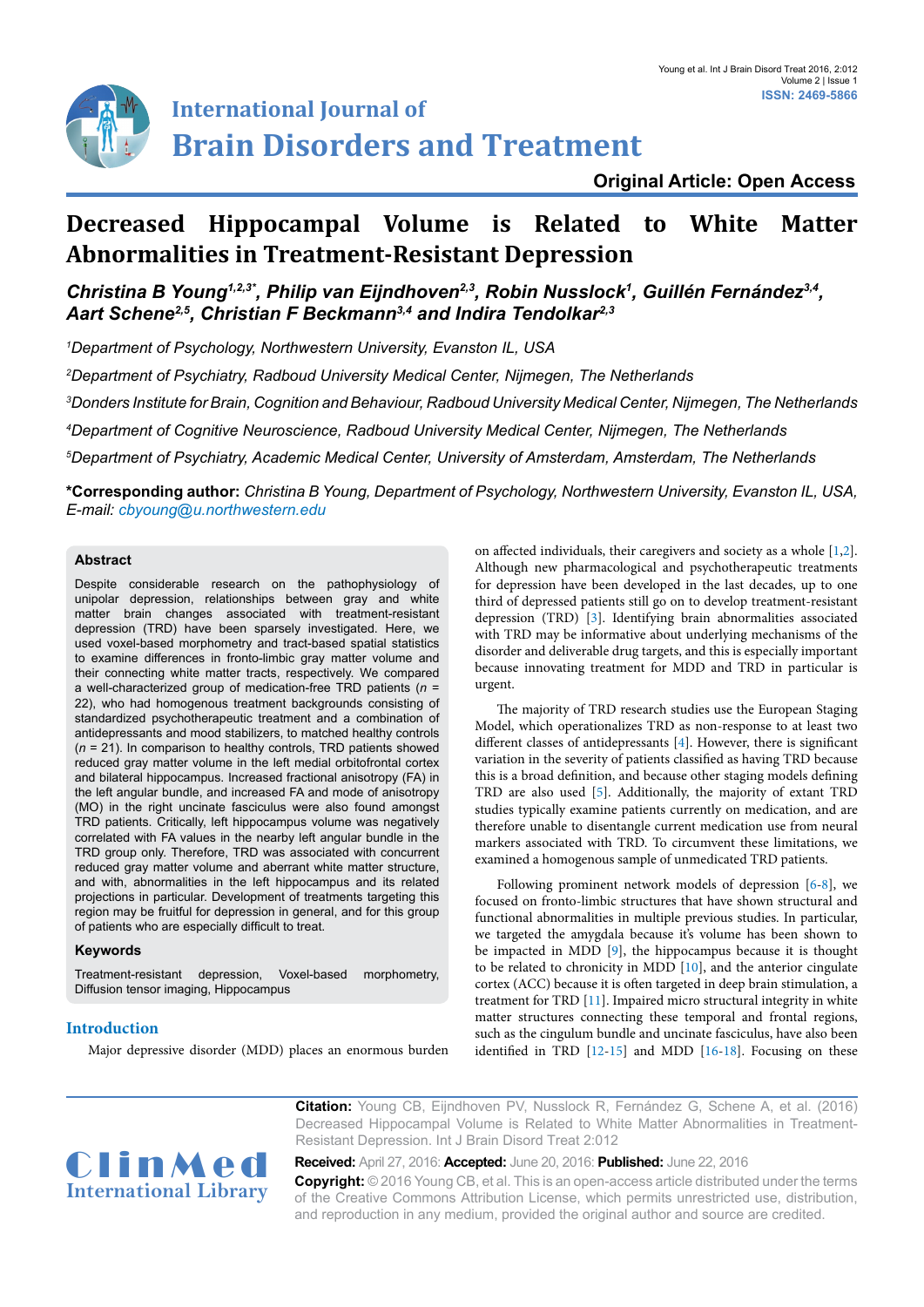fronto-limbic regions, we simultaneously examined gray and white matter structures in TRD using voxel-based morphometry (VBM) and tract-based spatial statistics (TBSS), respectively.

VBM is a widely used technique that characterizes localized differences in gray matter volume between groups of subjects at the voxel level across the whole brain or within a-priori regions of interest. To examine white matter differences in quantities derived from diffusion weighted imaging data, we used a recently developed method called TBSS. Different measures based on the anisotropic diffusion of water in white matter tracts can be derived from this data under the diffusion tensor imaging (DTI) model. The most common is fractional anisotropy (FA), which quantifies the degree to which the voxel-wise estimated diffusivity proceeds along a single preferred direction, thereby providing information about microstructural tissue integrity. Mean diffusivity (MD), which measures total strength of diffusion to provide information about fiber density, as well as mode of anisotropy (MO), which reflects the diffusion shape to provide information about crossing fibers, can also be assessed.

The combined VBM and TBSS analyses are used here provide a clearer understanding of structural brain abnormalities associated with TRD by simultaneously identifying patterns of related change in gray and white matter. These techniques can be used to identify changes in volume and associated connectivity in TRD, and previous studies have demonstrated that both white and gray matter changes can be indicative of disease status [\[19-](#page-5-9)[22\]](#page-5-10). Based on the extant literature, we hypothesized that individuals with TRD will show decreased gray matter volume and impaired white matter integrity in fronto-limbic regions in comparison to healthy controls. Furthermore, because previous studies have not related gray and white matter abnormalities to each other, we explored the relationship between imaging modalities.

# **Methods**

# **Participants**

Patients were recruited from the Department of Psychiatry of Radboud University Medical Centre Nijmegen, The Netherlands. All patients had undergone a stepwise treatment consisting of a combination of serotonin-reuptake inhibitors (SSRIs), serotoninnoradrenaline-reuptake inhibitors (SNRIs), tricyclic antidepressants (TCAs), monoamine oxidase (MAO) inhibitors and mood stabilizers without clinical response, and were awaiting electroconvulsive therapy at the time of the scan. A diagnosis of MDD was established using the Structured Clinical Interview for DSM-IV (SCID-IV). Depressive symptoms were rated using the 17-item Hamilton Depression Rating Scale (HDRS, [\[23](#page-5-11)]) within one week of the scan. Although HDRS scores indicate that patients ranged from mild to severe depression, all patients had symptoms that interfered with daily functioning and the symptoms were not remitting.

To minimize the confounding effects of medication, all patients underwent a wash-out phase with a minimum duration of 1 week prior to the scan except for tranylcypromine, which was reduced over several weeks and stopped 3 weeks prior to the scan due to its irreversible binding qualities. None of the patients received an SSRI with a long-lasting half-life prior to the scan. Exclusion criteria were electroconvulsive therapy treatment within 1 year prior to the scan, bipolar depression, and a co-morbid diagnosis of schizophrenia or substance dependence disorder. Further exclusion criteria were current use of any psychotropic medication other than intermittent use of benzodiazepines, current or past relevant somatic or neurological disorders, and magnetic resonance imaging (MRI)-related exclusion criteria such as claustrophobia, pregnancy or a pacemaker.

Exclusion criteria for the healthy comparison subjects were any lifetime DSM-IV axis I disorder, as assessed with the Mini-International Neuropsychiatric Interview [\[24](#page-5-12)], and/or a history of psychiatric disorders in first-degree relatives. All participants were otherwise healthy and did not use any medication other than hormonal contraceptives. Other exclusion criteria were a history of substance abuse or dependence, a history of traumatic brain injury, claustrophobia, metal implants, and for women, postpartum depression, pregnancy, lactation, or menopause.

After excluding one healthy control due to poor DTI data, our final sample consisted of 22 TRD patients and 21 healthy controls. The groups were equivalent in gender distribution,  $X^2(1, N = 43) =$ 0.014,  $p > 0.57$ , age,  $t(41) = -0.253$ ,  $p > 0.80$ , handedness,  $X^2(1, N = 43)$  $= 0.282, p > 0.59$ , and education level,  $t(41) = 0.563, p > 0.57$ . [Table 1](#page-1-0)

|                |        | <b>TRD Patient Gender Handed-ness</b> | Age  | <b>Education</b> | <b>HDRS</b> | Years<br><b>Depressed</b> | <b>SSRI</b>              | <b>SNRI</b>    | <b>TCA</b>     |                          | Lithium MAO-Inhibitor Anti-epileptic |                | <b>Previous ECT</b> |
|----------------|--------|---------------------------------------|------|------------------|-------------|---------------------------|--------------------------|----------------|----------------|--------------------------|--------------------------------------|----------------|---------------------|
| 1              | M      | $\mathsf{R}$                          | 55.3 | 3                | 14          | 22                        | $\overline{2}$           | $\mathbf{1}$   | 3              | 1                        | 3                                    | $\overline{2}$ | <b>No</b>           |
| $\overline{2}$ | F      | $\mathsf{R}$                          | 54.1 | 4                | 24          | $\overline{2}$            | $\overline{2}$           | 1              | 3              | 1                        | 0                                    |                | <b>No</b>           |
| 3              | F      | R                                     | 48.1 | 4                | 32          | 19                        | $\overline{2}$           | $\mathbf{1}$   | 3              | 1                        | $\overline{2}$                       | $\mathbf 0$    | Yes                 |
| 4              | F      | R                                     | 44.6 | 2                | 23          | $\overline{2}$            | 1                        | $\Omega$       | 1              | 1                        | 1                                    | 0              | No                  |
| 5              | F      | $\mathsf{R}$                          | 49.7 | 4                | 23          | 6                         | $\overline{2}$           | 1              |                | 1                        | 1                                    | 0              | <b>No</b>           |
| 6              | M      | $\mathsf{R}$                          | 57.5 | 3                | 19          | 8                         | 1                        | $\overline{2}$ | 1              | 1                        | 1                                    | $\mathbf 0$    | <b>No</b>           |
| $\overline{7}$ | F      | R                                     | 53.1 | 3                | 25          | 13                        | $\overline{2}$           | $\mathbf 0$    | 1              | $\overline{\phantom{a}}$ | $\mathbf{0}$                         | $\pmb{0}$      | <b>No</b>           |
| 8              | F      | R.                                    | 55.7 | 3                | 23          | $\overline{2}$            | 1                        | 1              | 1              | 1                        | $\mathbf 0$                          | $\mathbf 0$    | <b>No</b>           |
| 9              | M      | R                                     | 68.0 | 5                | 17          | 3                         | 1                        | 1              |                | 1                        | 1                                    | $\pmb{0}$      | <b>No</b>           |
| 10             | F      | L                                     | 46.1 | 3                | 28          | 10                        | 3                        | 1              | 1              | 1                        | 1                                    | $\mathbf 0$    | <b>No</b>           |
| 11             | M      | R                                     | 55.2 | 3                | 27          | 10                        | 1                        | 1              | 1              | 1                        | $\mathbf 0$                          | $\mathbf 0$    | <b>No</b>           |
| 12             | F      | $\mathsf{R}$                          | 62.0 | 4                | 12          | $\overline{7}$            | 1                        | 1              |                | $\Omega$                 | 1                                    | 0              | <b>No</b>           |
| 13             | M      | $\mathsf{R}$                          | 42.2 | $\overline{2}$   | 25          | $\overline{2}$            | 1                        | $\Omega$       |                | 1                        | 1                                    | 0              | <b>No</b>           |
| 14             | M      | $\mathsf{R}$                          | 56.3 | 3                | 23          | 1                         | 1                        | 1              |                | 1                        | 0                                    | $\mathbf 0$    | <b>No</b>           |
| 15             | F      | R                                     | 41.8 | 3                | 23          | 4                         | $\overline{2}$           | 1              | $\overline{c}$ | 1                        | 1                                    | $\pmb{0}$      | <b>No</b>           |
| 16             | F      | $\mathsf{R}$                          | 60.5 | 3                | 13          | 31                        | 1                        | 1              | $\overline{2}$ | 1                        | $\mathbf 0$                          | $\mathbf 0$    | <b>No</b>           |
| 17             | M      | R                                     | 63.7 | 4                | 18          | 18                        | $\mathbf 0$              | 1              | 1              | 1                        | 1                                    | $\mathbf 0$    | <b>No</b>           |
| 18             | M      | L                                     | 55.3 | 3                | 14          | 10                        | 1                        | 1              | $\overline{2}$ | $\Omega$                 | 0                                    | 1              | <b>No</b>           |
| 19             | F      | R                                     | 37.5 | 3                | 27          | 15                        | 1                        | 1              | 1              | 1                        | 0                                    | $\mathbf 0$    | <b>No</b>           |
| 20             | F      | $\mathsf{R}$                          | 33.9 | 5                | 29          | 13                        | $\Omega$                 | 0              |                | $\mathbf 0$              | $\mathbf 0$                          | $\pmb{0}$      | <b>No</b>           |
| 21             | F      | R.                                    | 45.3 | 3                | 21          | 6                         | $\overline{\phantom{a}}$ | 1              | 1              | 1                        | $\mathbf{0}$                         | $\mathbf 0$    | No                  |
| 22             | F      | R                                     | 60.1 | 1                | 18          | 36                        | $\Omega$                 | 1              | $\overline{2}$ | 1                        | $\Omega$                             | 0              | <b>No</b>           |
| Mean           | 8M/14F | 20R/2L                                | 52.1 | 3.2              | 21.7        | 10.9                      | 1.2                      | 0.9            | 1.5            | 0.9                      | 0.6                                  | 0.2            | 1 Yes/21 No         |
| <b>SD</b>      |        |                                       | 8.8  | 0.9              | 5.5         | 9.5                       | 0.8                      | 0.5            | 0.7            | 0.4                      | 0.8                                  | 0.5            |                     |

<span id="page-1-0"></span>**Table 1:** Treatment-resistant depression (TRD) patient characteristics, and summary of pharmacological treatment history.

Pharmacological treatment history is based on Sackeim and colleagues (1990). Notes: (1) M = male, F = female in Gender column;

(2) R = right handed, L = left handed in Handedness column; (3) Education level, coded into 5 categories, according to the Dutch education system (Loozen & Post, 1991): 1 = did not finish secondary school, 2 = finished secondary school, 3 = finished secondary school, medium level, 4 = finished secondary school, highest level and/or college degree, 5 = university degree; (4) Hamilton Depression Rating Scale (HDRS) scores; (5) Values in serotonin-reuptake inhibitors (SSRI), serotoninnoradernaline-reuptake inhibitors (SNRI), tricyclic antidepressants (TCA), Lithium, MAO-Inhibitor (Trancylpromine) and Anti-epileptics columns represent number of different medications previously used in each category; (5) ECT = electroconvulsive therapy; SD = standard deviation.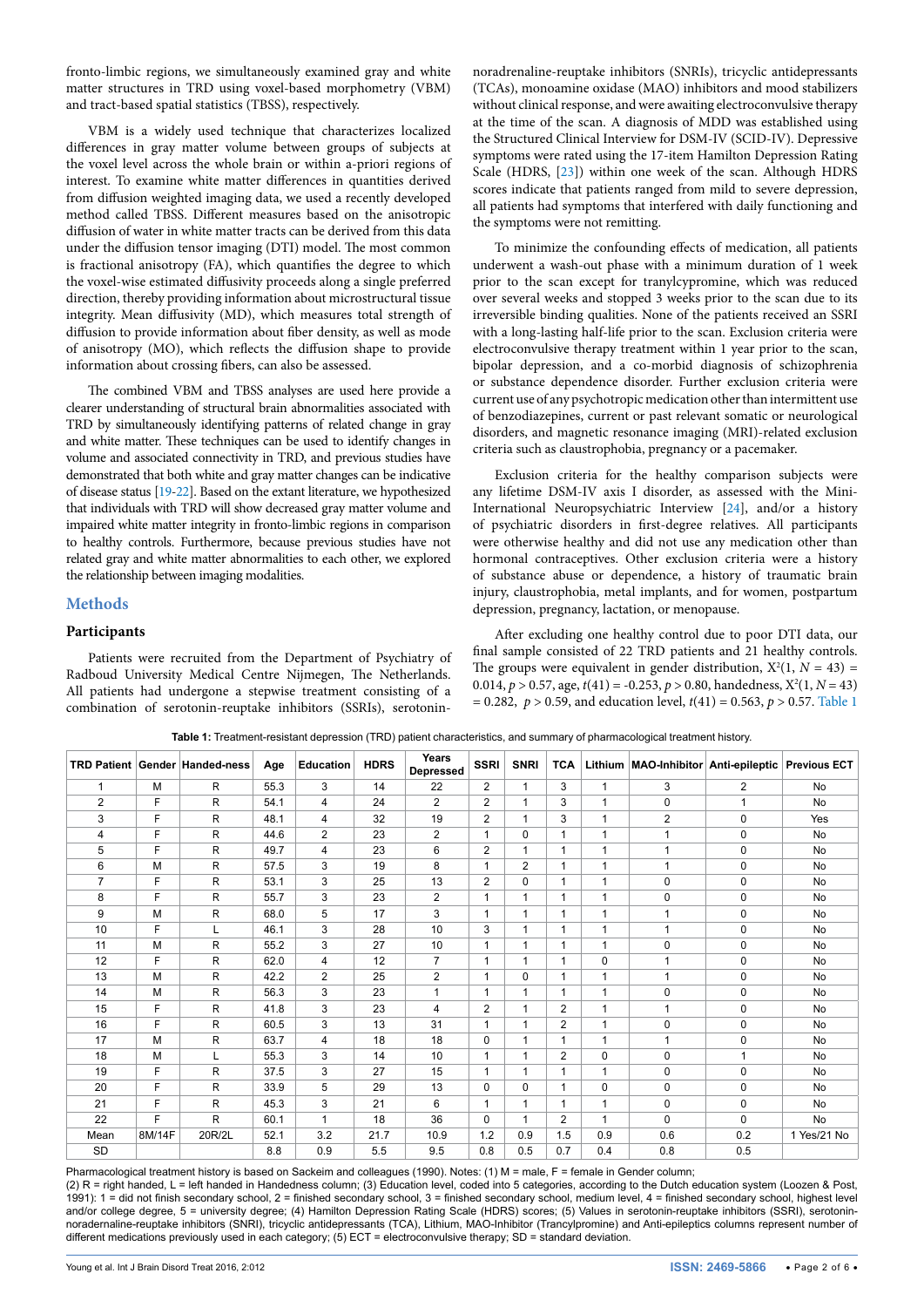describes the TRD patient demographics and treatment history. The study was approved by the local medical ethical committee, commissie mensgebonden onderzoek Regio Arnhem-Nijmegen, and all subjects provided written informed consent.

# **Image acquisition**

Structural MRI data were collected on a 1.5-Tesla Siemens Avanto scanner (Siemens, Erlangen, Germany). A T1-MPR-NS sequence was used with the following parameters: repetition time  $(TR) = 2.73$  s, echo time (TE) = 2.95 ms, inversion time (TI) = 1000 ms, flip angle = 7 degrees, field of view =  $256 \times 256 \times 256$ , and voxel-size =  $1 \times 1$  $\times$  1 mm. Diffusion weighted imaging data were collected using the following parameters:  $TR = 7.40$  s,  $TE = 85$  ms, field of view = 220, slice thickness = 2.5 mm, 56 interleaved slices. The diffusion sensitizing gradients were applied along 34 collinear directions ( $b = 1000 \text{ s/mm}^2$ ). All data were processed using tools from the FMRIB Software Library (FSL,<http://fsl.fmrib.ox.ac.uk/fsl/fslwiki/>).

# **Gray matter VBM analysis**

Structural data were analyzed using FSL-VBM [\[25\]](#page-5-13), ([http://fsl.](http://fsl.fmrib.ox.ac.uk/fsl/fslwiki/FSLVBM) [fmrib.ox.ac.uk/fsl/fslwiki/FSLVBM](http://fsl.fmrib.ox.ac.uk/fsl/fslwiki/FSLVBM)), an optimized VBM protocol [[26](#page-5-14)] executed with FSL tools [\[27\]](#page-5-15). Structural images were brainextracted, gray matter segmented, and registered to the MNI-152 standard space using non-linear registration. A study-specific gray matter template was created by averaging structural images from 21(randomly selected) TRD and 21 healthy controls. Next, all native gray matter images were non-linearly registered to this study-specific template and modulated to correct for local expansion or contraction due to the non-linear component of the spatial transformation. The modulated gray matter images were then smoothed with an isotropic Gaussian kernel with a sigma of 4 mm. The study-specific template and structural images for each participant were checked to ensure data quality.

To investigate differences in gray matter volume between TRD and healthy controls within our a-priori fronto-limbic regions of interest (ROIs), we used a permutation-based non-parametric inference method within the general linear model framework. The Harvard-Oxford probabilistic cortical atlas thresholded at 20% was used to identify the subcallosal cortex, which included medial orbitofrontal cortex (OFC), and the Harvard-Oxford probabilistic subcortical atlas thresholded at 20% was used to identify the bilateral amygdala and hippocampus. Group differences were examined within this mask (small-volume corrected) and results were thresholded at *p* < .05 controlling the local false discovery rate [\[28\]](#page-5-16).

# **White matter TBSS analysis**

Voxelwise statistical analyses of diffusion weighted imaging data using FA, MD and MO indices were carried out using TBSS [[27](#page-5-15)[,29\]](#page-5-17). FA provides information about micro structural tissue integrity through diffusivity measurements, MD serves as a proxy for fiber density through assessment of total diffusion strength [[30](#page-5-18)], and MO provides information about crossing fibers through assessment of diffusion shape [\[31\]](#page-5-19). Using FSL, FA images were first created by fitting a tensor model to the raw diffusion data using FDT, and then brain-extracted using BET. FA data from all subjects were then aligned into a common space using the nonlinear registration tool FNIRT, which uses b-spline representation of the registration warp field. Next, the mean FA image was created and thinned to create a mean FA skeleton that represents the centers of all tracts common to the group. Each subject's aligned FA, MD and MO data were then projected onto this skeleton and the resulting data were fed into voxelwise cross-subject statistics. To define white matter ROIs, a fronto-limbic mask containing bilateral cingulum (hippocampus), cingulum (cingulate gyrus) and uncinate fasciculus was created using the JHU white-matter tractography atlas thresholded at 20%. Although these masks primarily contained the cingulum and uncinate fasciculus, they also contained smaller bundles, such as the angular bundle. Group differences within this white-matter mask (small-volume corrected) were examined and thresholded at *p* <

.05 controlling the local false discovery rate [[28](#page-5-16)]. Only clusters greater than or equal to 3 voxels are reported.

# **Results**

# **Fronto-limbic gray matter differences**

TRD patients showed reduced gray matter volumes relative to healthy controls in the left medial OFC and bilateral hippocampus, with a particularly prominent cluster in the left hippocampus ([Figure](#page-3-0)  [1A](#page-3-0) and [Table 2](#page-2-0)). No regions showed greater gray matter volume in TRD patients than healthy controls.

# **Fronto-limbic white matter differences**

Elevated FA values in the left angular bundle and right uncinate fasciculus, as well as elevated MO values in the overlapping right uncinate fasciculus were found in TRD patients in comparison to healthy controls [\(Figure 1B](#page-3-0) and [Table 2\)](#page-2-0). No regions showed decreased FA or MO in TRD patients versus healthy controls, and no differences in MD in either direction were found.

# **Data integration**

Due to the proximity of the significant left hippocampus volume cluster and the left angular bundle FA cluster, we next examined whether these values were correlated within the TRD group. Volume values in the left hippocampus cluster that showed a significant difference between groups identified in the VBM analysis, as well as FA values from the left angular bundle cluster identified in the TBSS analysis were extracted. One patient had a left hippocampus volume that was more than 2.5 standard deviations smaller than the TRD group mean. After excluding this outlier patient, the correlation between left hippocampus volume and left angular bundle FA in the TRD group was highly significant ( $r = -0.558$ ,  $p = 0.009$ ) (Figure [1C](#page-3-0)). Left hippocampus volume and left angular bundle FA were not significantly correlated in healthy controls  $(r = 0.156, p = 0.499)$ .

Furthermore, we examined the relationship between hippocampal volume and DTI measures in the entire uncinate fasciculus and cingulum, as defined by a-priori ROIs, for the left and right hemispheres separately. After excluding outliers who had values greater than 2.5

<span id="page-2-0"></span>

|                                                                  |  |  |  |  |  |  | <b>Table 2:</b> Regions that showed significant structural differences between |  |
|------------------------------------------------------------------|--|--|--|--|--|--|--------------------------------------------------------------------------------|--|
| treatment-resistant depression (TRD) and healthy control groups. |  |  |  |  |  |  |                                                                                |  |

|                            |                     |             | <b>MNI Coordinates</b> |       |       |  |
|----------------------------|---------------------|-------------|------------------------|-------|-------|--|
|                            | <b>Cluster Size</b> | Z-Statistic | x                      | Y     | z     |  |
| Volume                     |                     |             |                        |       |       |  |
| Controls > TRD             |                     |             |                        |       |       |  |
| L Hippocampus              | 290                 | 7.00        | $-20$                  | $-24$ | $-16$ |  |
| L Medial Orbitofrontal     | 27                  | 4.25        | -8                     | 30    | $-26$ |  |
| Cortex                     |                     |             |                        |       |       |  |
| R Hippocampus              | 19                  | 3.62        | 24                     | $-40$ | 6     |  |
| R Hippocampus              | $\overline{7}$      | 3.24        | 35                     | 52    | 29    |  |
| $TRD >$ Controls           |                     |             |                        |       |       |  |
| n/a                        |                     |             |                        |       |       |  |
| Fractional Anisotropy (FA) |                     |             |                        |       |       |  |
| Controls > TRD             |                     |             |                        |       |       |  |
| n/a                        |                     |             |                        |       |       |  |
| $TRD >$ Controls           |                     |             |                        |       |       |  |
| L Angular Bundle           | 8                   | 4.41        | $-25$                  | $-28$ | $-20$ |  |
| R Uncinate Fasciculus      | 3                   | 4.00        | 39                     | 10    | $-28$ |  |
| Mean Diffusivity (MD)      |                     |             |                        |       |       |  |
| Controls > TRD             |                     |             |                        |       |       |  |
| n/a                        |                     |             |                        |       |       |  |
| $TRD >$ Controls           |                     |             |                        |       |       |  |
| n/a                        |                     |             |                        |       |       |  |
| Mode of Anistropy (MO)     |                     |             |                        |       |       |  |
| Controls > TRD             |                     |             |                        |       |       |  |
| n/a                        |                     |             |                        |       |       |  |
| TRD > Controls             |                     |             |                        |       |       |  |
| R Uncinate Fasciculus      | 5                   | 4.57        | 40                     | 9     | $-27$ |  |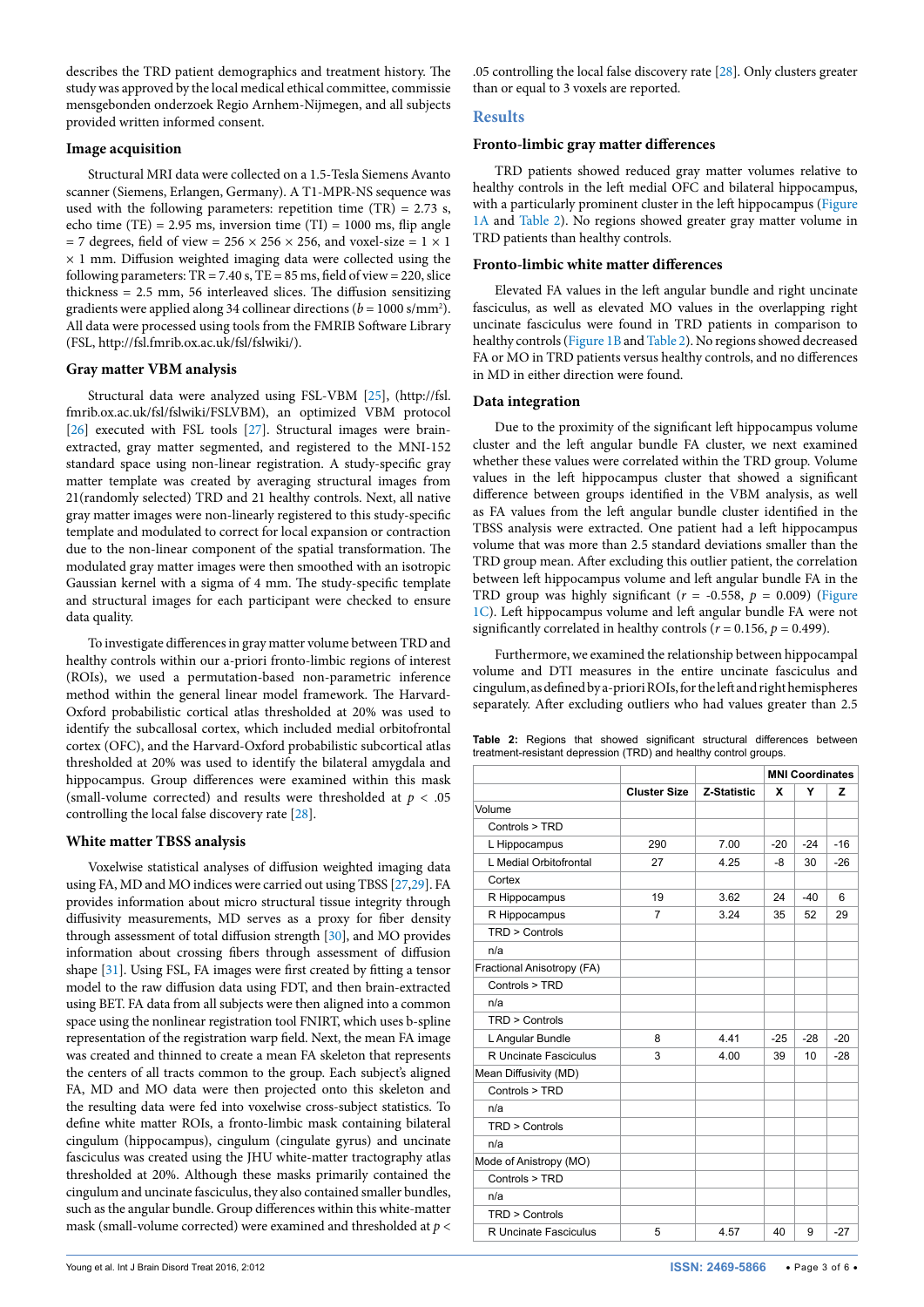<span id="page-3-0"></span>

(A) Voxel-based morphometry revealed reduced gray matter volume in the TRD patients in comparison to healthy controls in the left medial orbitofrontal cortex and bilateral hippocampus. Green regions depict gray matter ROI mask consisting of the subcallosal cortex, amygdala, and hippocampus; (B) Diffusion tensor imaging showed increased fractional anisotropy (FA) in the left angular bundle and right uncinate fasciculus, as well as increased mode of anisotropy (MO) in the right uncinate fasciculus in TRD patients in comparison to healthy controls. Green regions depict white matter ROI mask consisting of bilateral cingulum (hippocampus), cingulum (cingulate gyrus), and uncinate fasciculus; (C) FA values in the left angular bundle were negatively correlated with gray matter volume in the left hippocampus in the TRD group only.

standard deviations away from the TRD group mean, hippocampal volume in the region defined a-priori was not associated with FA, MD or MO in any of the white matter ROIs in TRD patients, all *p*s > 0.07. This suggests that there is a unique and specific relationship between the left hippocampus and left angular bundle in TRD patients, rather than a more global association between temporal lobe regions.

# **Discussion**

Here, we simultaneously used VBM and TBSS methods to demonstrate that TRD is associated with patterns of related change in gray and white matter structures. By examining a unique homogeneous group of medication-free TRD patients who failed to respond to standardized psychotherapeutic treatment as well as a combination of antidepressants and mood stabilizers, we showed that compared to controls, TRD was associated with reduced gray matter volume in bilateral hippocampus and left medial OFC, with particularly large effects in the left hippocampus. Increased FA in

the nearby left angular bundle was also found in the TRD group in comparison to healthy controls. Diffusion results were integrated with volumetric findings such that FA values in the left angular bundle were negatively correlated with gray matter volume in the left hippocampus in the TRD group only. This suggests that TRD may be characterized by abnormalities in the left hippocampus and its related fiber tracts.

The hippocampus is not only featured in fronto-limbic circuit models of depression [[6](#page-4-4)[-8\]](#page-5-1), but is also thought to be central to the etiology and treatment of the disorder [[32,](#page-5-20)[33](#page-5-21)]. Smaller hippocampal volume has been shown to be a vulnerability factor for poor treatment response [[34,](#page-5-22)[35](#page-5-23)], and electroconvulsive therapy, a treatment that leads to remission in about 50% of depressed patients [[36](#page-5-24)], has been shown to specifically increase hippocampal and amygdala volume [[37](#page-5-25)]. Functionally, cells within the dentate gyrus structure of the hippocampus are thought to be especially relevant to depression as depression-like behavior was shown to be suppressed when specific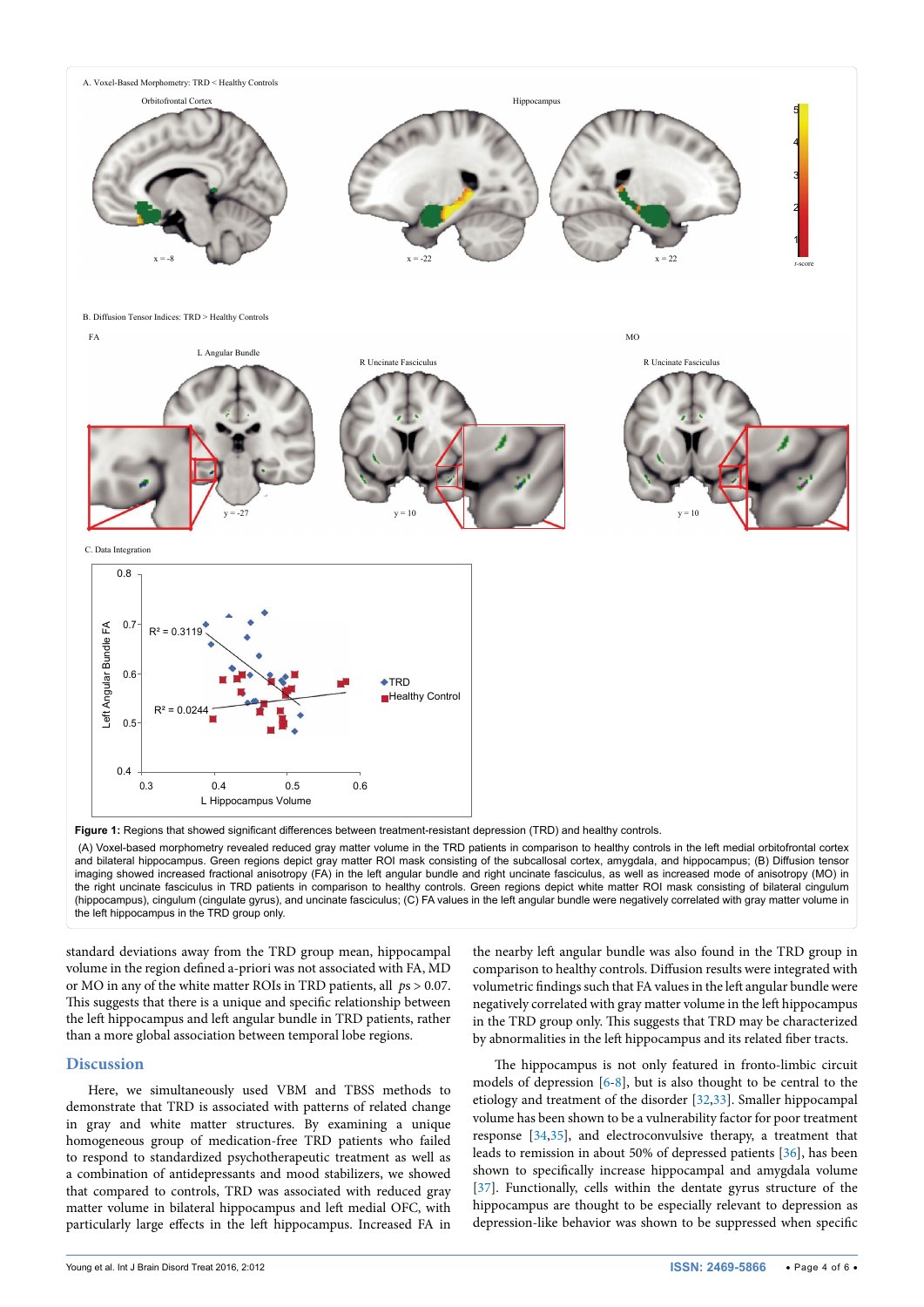cells in this region were stimulated in mice [[38](#page-5-26)]. Our results showing reduced hippocampal volume in TRD patients may reflect a lack of neurogenesis in this region, which may then contribute to poor treatment response in this group.

Combining VBM results with tract-based white matter analyses allowed us to relate changes in gray matter to associated white matter abnormalities. Results from this study revealed that TRD was associated with increased FA in the left angular bundle adjacent to the left hippocampus region that showed reduced gray matter volume. The angular bundle is the primary route by which neocortical inputs reach the dentate gyrus and hippocampus, and is the main pathway for fibers that originate from the entorhinal cortex and project to other hippocampal components [[39\]](#page-5-27). The increase in FA may thus reflect reduced integrity in smaller crossing fibers that are perpendicular to the dominant angular bundle, or reduced branching of white matter tracts [\[40\]](#page-5-28). Notably, the FA values in the left angular bundle were significantly negatively correlated with the volume of the nearby left hippocampus, suggesting that gray matter deficits in the hippocampus are associated with white matter abnormalities in hippocampusrelated pathways. Thus, TRD is associated with abnormalities in numerous related mediotemporal structures. The significance of these left-lateralized results remains to be explored, especially as the sample was predominantly right-handed.

We also identified volumetric reductions within the medial OFC, a region strongly connected to the hippocampus that is critical for reward [\[41](#page-5-29)] and emotion processing [[42](#page-5-30)]. Our results are consistent with several meta-analyses showing volumetric reductions within frontal regions, especially in the ACC and OFC, in depression [\[43,](#page-5-31)[44](#page-5-32)]. Two studies in particular have shown prefrontal abnormalities in more severe depression groups; reduced gray matter volume in right prefrontal lobe has been found in TRD [[45](#page-5-33)], and smaller gray matter volume in bilateral OFC has been found in suicidal MDD [\[46\]](#page-5-34). Our results extend these findings and show that TRD is characterized by reduced gray matter volume in the left medial OFC. Further exploration is needed to determine whether the lateralization of this finding is due to a lack of power or is instead related to the functional lateralization of the prefrontal cortex [\[47\]](#page-5-35). Because the medial OFC is functionally connected with emotion- and reward-related regions including the amygdala, hippocampus, striatum and insula [[41](#page-5-29)], structural abnormalities of the medial OFC may have far-reaching consequences, and be involved in the emotion and reward processing aberrations observed in TRD.

Abnormalities within the uncinate fasciculus, a white matter tract that connects the anterior temporal lobe with medial and lateral OFC [[48\]](#page-5-36), were also identified. More specifically, TRD patients showed increased FA and MO, reflecting greater directionality and fewer crossing fibers respectively, in the right uncinate fasciculus in comparison to healthy controls. Similar results of increased FA accompanied by reduced radial diffusivity, which reflects fewer obliquely oriented fibers, and increased longitudinal diffusivity, which reflects more longitudinally aligned fibers, have been found in the same region in bipolar disorder [\[49](#page-5-37)]. A critical study examining FA and MO as well as probabilistic tractography demonstrated that increased MO and co-localised FA, which is also observed in this study, was explained by relative preservation of one fiber track along with degeneration of a crossing fiber track [[31](#page-5-19)]. Since there are other tracts crossing at this uncinate fasciculus region [\[48\]](#page-5-36), such as the fornix, it is possible that increased FA in TRD patients may be due to preservation of particular white matter tracks accompanied by degeneration of other white matter tracks projecting to or from the hippocampus. Future studies using tractography are needed to confirm this hypothesis. Nevertheless, these results suggest that TRD may be related to selective deficits in the uncinate fasciculus, a core limbic system white matter tract involved in emotion processing [[50](#page-5-38)].

It is important to note that the FA results reported in this study are opposite to the majority of the extant depression literature that has reported decreased FA values associated with depression [[51](#page-5-39)], although these decreases were observed in a variety of regions [[12](#page-5-5)-

[14](#page-5-40)]. One possible explanation for this discrepancy is that there may be important genetic polymorphisms moderating microstructural integrity reflected in FA. Indeed, brain-derived neurotrophic factor alleles have been shown to differentially affect FA values in left cingulum (rostral) in MDD [[18](#page-5-8)]. Additionally, it is possible that FA values are reduced across a broader depression spectrum, but are increased within our especially homogeneous TRD sample (i.e., restriction of range).

#### **Limitations**

Several limitations of this study are important to consider. First, because we did not have a non-TRD depressed group, direct comparisons between TRD and non-TRD depression were not possible. As a result, the structural abnormalities in fronto-limbic regions identified in this study may not be specific to TRD and may instead be characteristic of depression more broadly. Second, although the patients in this study were free from current medication, it is not possible to determine if the abnormalities identified were due to past medication use. However, TRD by definition requires patients to have an extensive medication history so disentangling TRD from past medication use may be extremely difficult. Third, focused ROIs were used to examine gray and white matter abnormalities and future studies examining other brain systems will be important. Finally, the reported structural abnormalities were small and need to be replicated in order to determine their robustness. Relatedly, the use of more optimal scan parameters, particularly for diffusion weighted imaging, that have been developed since the time of data acquisition will provide better resolution to confirm the abnormalities identified here.

#### **Conclusion**

In summary, we combined VBM and TBSS to simultaneously identify structural abnormalities in gray and white matter in a particularly severe group of medication-free TRD patients. Identification of abnormal volume and white matter integrity within various regions of the fronto-limbic circuit provide more evidence for conceptualizing TRD and depression more broadly as an illness involving emotion-related brain circuits. Furthermore, the relationship between left hippocampal volume and angular bundle FA suggests that TRD is not only associated with isolated abnormalities in gray and white matter brain regions, but that these structural changes may occur together. As a result, development of treatments targeting mediotemporal structures may be fruitful for depressed individuals, and this group of patients who are especially difficult to treat.

#### **Acknowledgements**

None.

#### **Ethical Statement**

The study was approved by the local medical ethical committee, commissie mensgebonden onderzoek (CMO) Regio Arnhem-Nijmegen, and all subjects provided written informed consent.

#### **References**

- 1. [Smith K \(2014\) Mental health: a world of depression. Nature 515: 181.](http://www.ncbi.nlm.nih.gov/pubmed/25391942)
- <span id="page-4-0"></span>2. [Greenberg PE, Fournier AA, Sisitsky T, Pike CT, Kessler RC \(2015\) The](http://www.ncbi.nlm.nih.gov/pubmed/25742202)  [economic burden of adults with major depressive disorder in the United](http://www.ncbi.nlm.nih.gov/pubmed/25742202)  [States \(2005 and 2010\). J Clin Psychiatry 76: 155-162.](http://www.ncbi.nlm.nih.gov/pubmed/25742202)
- <span id="page-4-1"></span>3. [Petersen T, Gordon JA, Kant A, Fava M, Rosenbaum JF, et al. \(2001\)](http://www.ncbi.nlm.nih.gov/pubmed/11681548)  [Treatment resistant depression and axis I co-morbidity. Psychol Med 31:](http://www.ncbi.nlm.nih.gov/pubmed/11681548)  [1223-1229.](http://www.ncbi.nlm.nih.gov/pubmed/11681548)
- <span id="page-4-2"></span>4. [Souery D, Amsterdam J, de Montigny C, Lecrubier Y, Montgomery S, et](http://www.ncbi.nlm.nih.gov/pubmed/10082232)  [al. \(1999\) Treatment resistant depression: methodological overview and](http://www.ncbi.nlm.nih.gov/pubmed/10082232)  [operational criteria. Eur Neuropsychopharmacol 9:83-91.](http://www.ncbi.nlm.nih.gov/pubmed/10082232)
- <span id="page-4-3"></span>5. [Ruhé HG, van Rooijen G, Spijker J, Peeters FP, Schene AH \(2012\) Staging](http://www.ncbi.nlm.nih.gov/pubmed/21435727)  [methods for treatment resistant depression. A systematic review. J Affect](http://www.ncbi.nlm.nih.gov/pubmed/21435727)  [Disord 137: 35-45.](http://www.ncbi.nlm.nih.gov/pubmed/21435727)
- <span id="page-4-4"></span>6. [Mayberg HS \(2009\) Targeted electrode-based modulation of neural circuits](http://www.ncbi.nlm.nih.gov/pubmed/19339763)  [for depression. J Clin Invest 119: 717-725.](http://www.ncbi.nlm.nih.gov/pubmed/19339763)